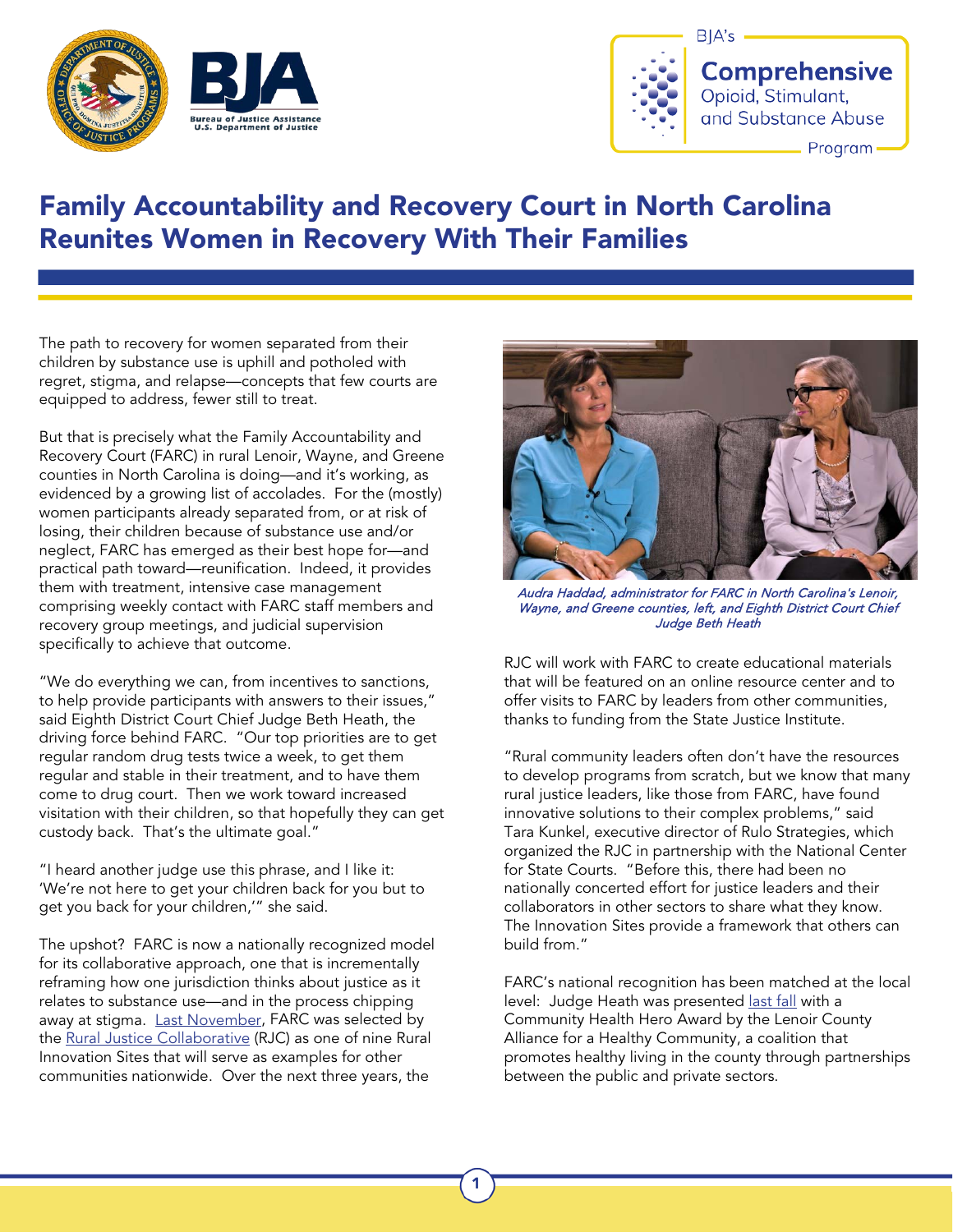## Family Accountability and Recovery Court in North Carolina Court Reunites Women in Recovery With Their Families



FARC has been recognized locally and nationally for its innovative and effective approach to reuniting parents and children separated by substance use.

That recognition, now backed by funding from the Bureau of Justice Assistance's (BJA) Comprehensive Opioid, Stimulant, and Substance Abuse Program (COSSAP) and a series of grants from the Office of Juvenile Justice and Delinquency Prevention (OJJDP), part of the U.S. Department of Justice's Office of Justice Programs, speaks to the growing institutionalization of FARC's model in Lenoir, Wayne, and Greene counties. In many ways, it was a process as challenging as the one faced by its clients as they undertake the painstaking work of reunification with their families.

## A Long Road

FARC's forebear was a family drug court piloted in Wayne County in 2005. Clients, most often parents whose substance use had caused them to lose their children to foster care or other placements, were referred to the court from an abuse, neglect, and dependency court. Lenoir County followed suit in 2007 with a court of its own. By then, the courts were receiving state funding, and Judge Heath had joined the effort.

That changed in 2011, however, when the North Carolina legislature abruptly eliminated funding for the court

programs. Judge Heath felt like the rug had been pulled out from under her.

"I did not want to quit the work I was doing, so I started exploring other ways to fund [the court]," she said. "We first received \$30,000 from our managed care organization and later \$70,000. We received donations from the ABC board and other local groups. We did our best, but we still didn't have enough to hire staff and were operating on a shoestring."

It was then that Judge Heath was introduced to the grantmaking world.

"We first applied for federal funding in 2013, which was unsuccessful. We participated in a project through the UNC [University of North Carolina] School of Government. During that time, we were able to work with a grant writer. We also partnered with the National Center for State Courts for additional grant writing assistance. One thing led to another, and we received [the COSSAP and OJJDP](https://www.neusenews.com/index/2021/3/16/drug-court-gets-a-new-lease-with-program-grants?fbclid=IwAR2F4aLsIHPm7g0i66H2UEidXlrZfosYRAySnZhYuSEeTZYhjuny62QelI8)  [grants in 2020,](https://www.neusenews.com/index/2021/3/16/drug-court-gets-a-new-lease-with-program-grants?fbclid=IwAR2F4aLsIHPm7g0i66H2UEidXlrZfosYRAySnZhYuSEeTZYhjuny62QelI8) which enabled me, finally, to hire staff, and that's made the greatest difference."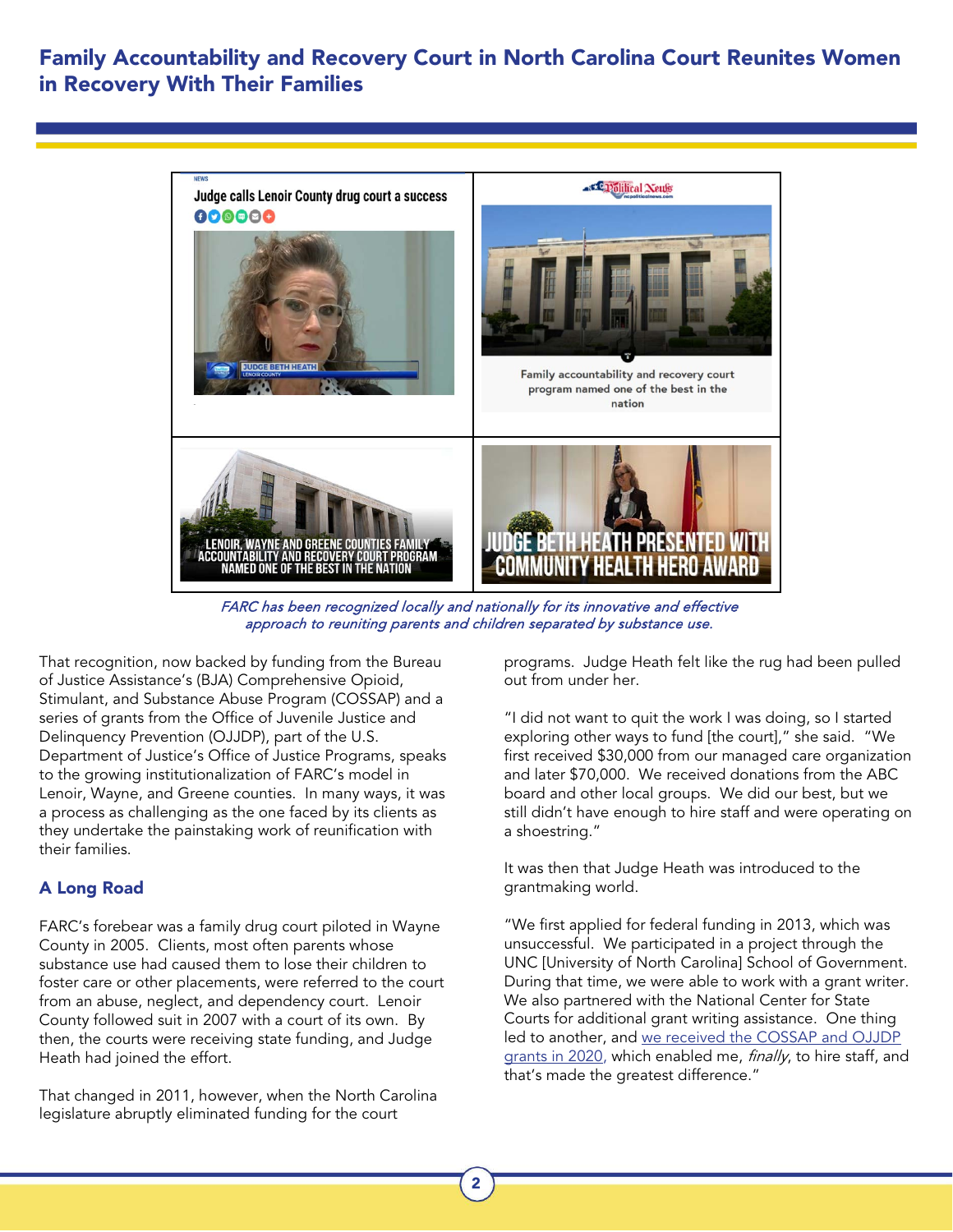

FARC has received funding from COSSAP and OJJDP.

Now, in addition to Judge Heath, FARC boasts a coordinator, Audra Haddad, a peer support specialist, and a case coordinator—enough staff to handle 12 to 14 cases at a given time with a goal of graduating 25 participants annually. Enrollees are referred to FARC from other local courts in the three counties and typically have involvement with child welfare services.

Participants are placed into one of two tracks based on whether the Department of Social Services (DSS) has filed a petition in the Abuse, Neglect, and Dependency court. Track 1 (usually involving a DSS petition) is for participants with moderate to severe substance use; Track 2 (usually involving DSS intervention but no petition) is for participants with mild to moderate substance use. Each track comprises phases that address different needs during recovery. The initial phases help participants with stabilization of their treatment regimens and semiweekly drug screenings, although they are not expected to be entirely drug-free at that point. Later phases help participants continue to work toward abstention and recovery, while FARC team members help participants improve their parenting skills and address their employment and educational needs. The last phase of both Track 1 and 2 involves preparing participants for graduation, which they celebrate with their families, and ensuring that the support system they developed during treatment is maintained post-reentry.

"The whole team is very positive, and we really enjoy celebrating success," said Haddad. "It's hard to get clean and it takes courage to get help. So, it's important that they take advantage of the relationships they develop

here. They may not leave happy, but they know they're supported. And it's a beautiful thing when they accept that."

For Judge Heath, FARC is a hands-on process: She meets personally with each participant, an attorney, and treatment providers every two weeks to monitor progress toward goals—always with a focus on reuniting parents with their children.

"That's the ultimate goal, so we'll do whatever we can to help," Judge Heath said. "Participants in a traditional court don't usually spend much time talking directly to a judge, but here I talk to them a lot, so that no one falls through the cracks. I ask them how they're feeling, how is their treatment coming along."

"In some cases, we'll ask them to write goodbye letters to their children," she added. "It's a sanction, but the goal is to try to figure out why they are not doing what they're supposed to be doing and to change their behavior. The idea is, 'If you don't engage in this [recovery effort], you may end up losing your children.' And so, they write a letter to their kids telling them goodbye. They usually say they are sorry for having let them down, that they deserve better, and that they love them. In the process, they've taken a minute to think it through, and it's been helpful."

Atop the list of FARC success stories for both Haddad and Judge Heath is a woman (name withheld) in her thirties who lost custody of her two children because of substance use. "She was a real mess," Haddad said.

"She was so sick, we thought she was going to die," Judge Heath said. "But then she came into court and decided that was the day. We put her in a car and took her to a residential detox facility an hour away, then to another where she stayed for six months. All the time we continued to work with her, and she still came to court in Kinston (Lenoir County seat)."

"Ultimately, we got her into the House of Hope, and now she looks like a different person. She's a lady now, and she made it possible for herself. And I'm confident she'll be reunited with her children."